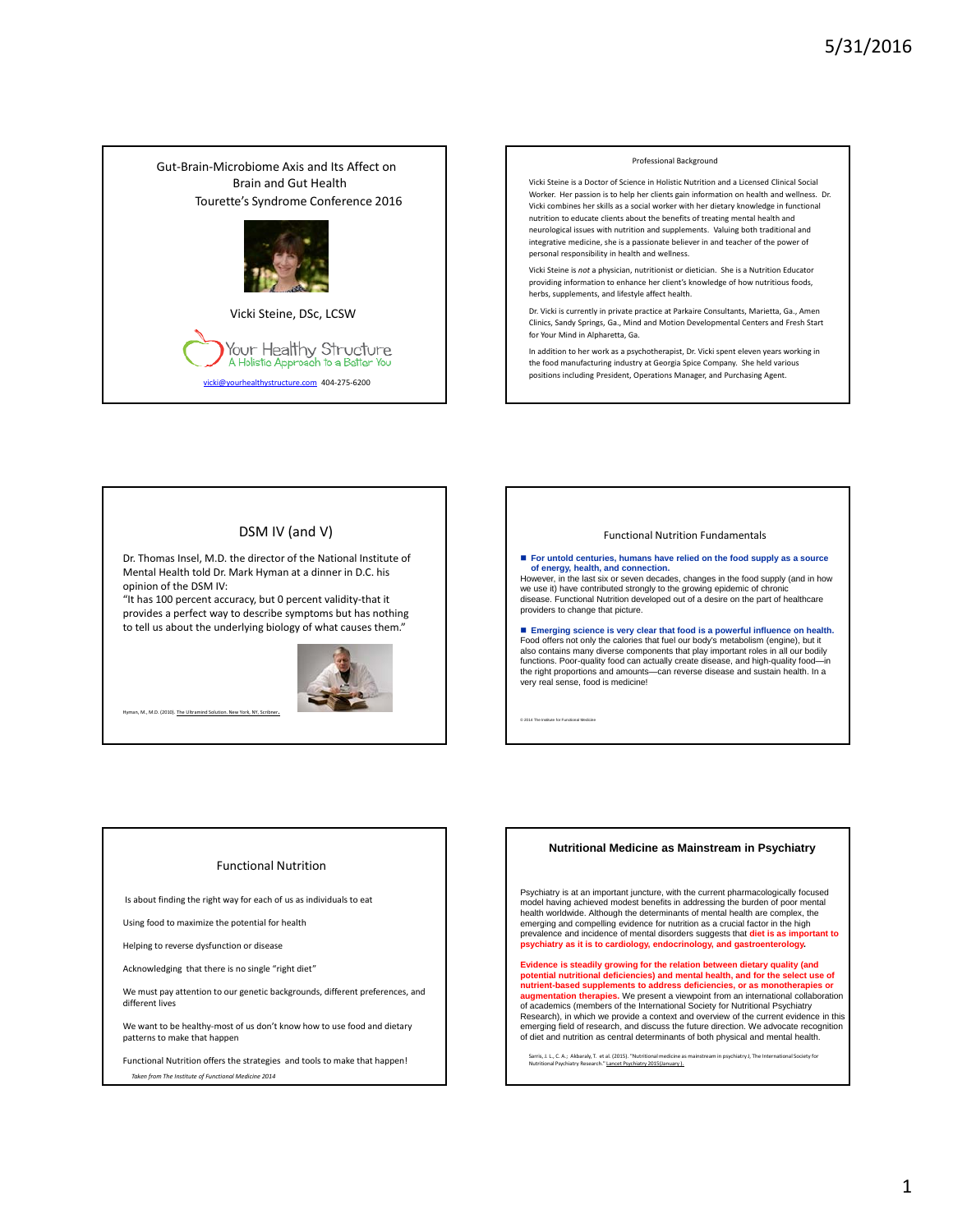

# **Food is Medicine**

**"Let food be your medicine and medicine be your food."** 

- Hippocrates

**"The doctor of the future will no longer treat the human frame with drugs but rather will cure and prevent disease with nutrition" --** Thomas Edison, 1902









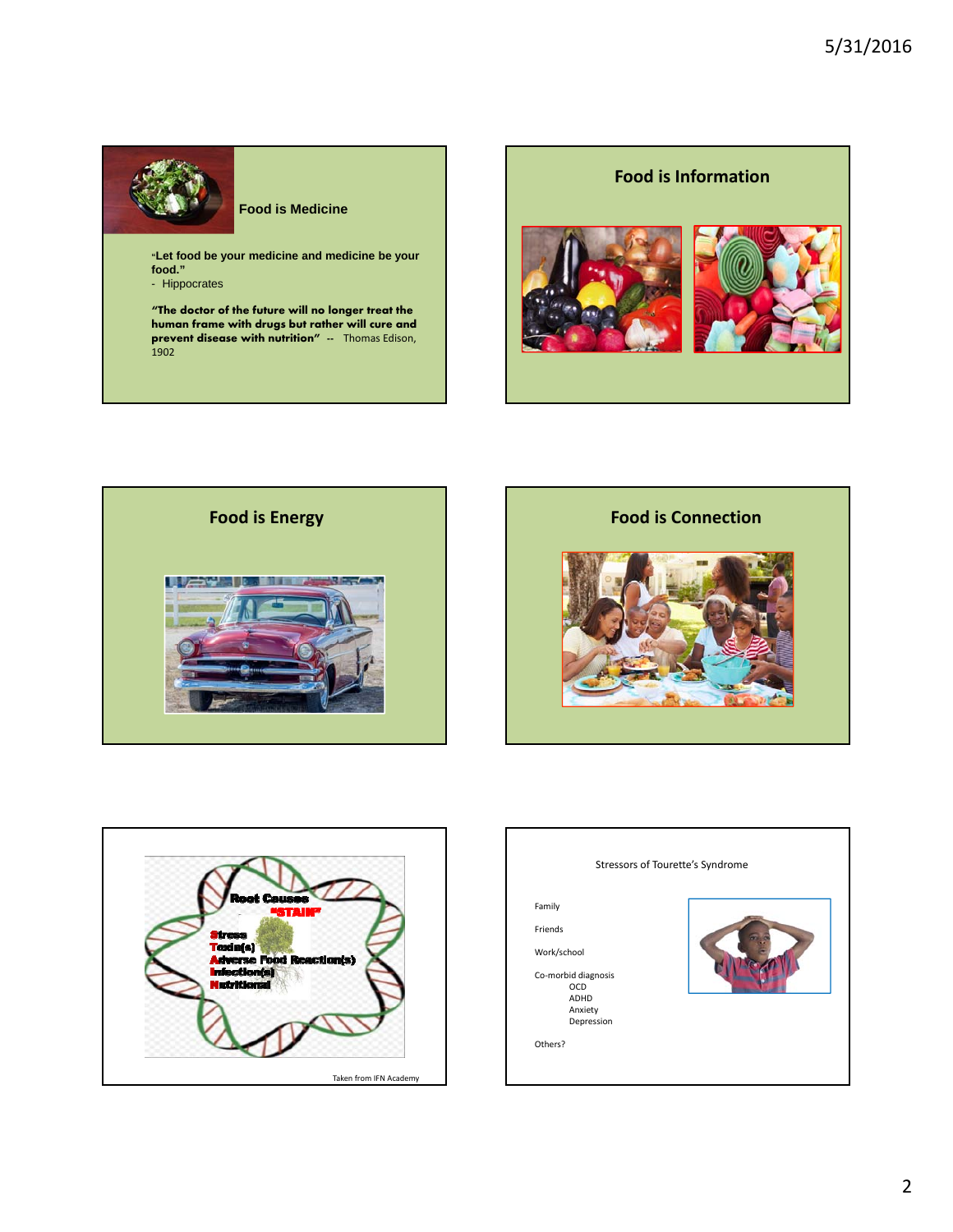



#### Toxins

- Mold, pollens, food allergies, pesticides, cigarette smoke, perfume, animal dander, dust
- **Sugar and High Fructose Corn Syrup** HFCS-more potent than sugar, increases appetite, promotes obesity, and more addictive than cocaine
- **Trans or Hydrogenated Fats** Damage cells, increase inflammation, interrupt normal brain function
- **Additives** 
	- 3500 different chemicals added to our food; 3000 in our homes Hormones, anti-biotics, food chemicals, artificial sweeteners, personal care products, etc. Harder on children with smaller body weight

### Toxins

Mold

Metals

Mercury, lead, arsenic, cadmium, aluminum. For example: Mercury toxicity can lead to autism, ADHD, depression, dementia and other symptoms of broken brains. Exposure in the environment, amalgams, vaccines, fish consumption.

#### **Endogenous toxins**

The toxins your own system creates from metabolic imbalances metabolism



# Food Allergies and Food Sensitivities

Food Allergy Immediate response

# Food Sensitivity

Delayed response (up to 72 hours)

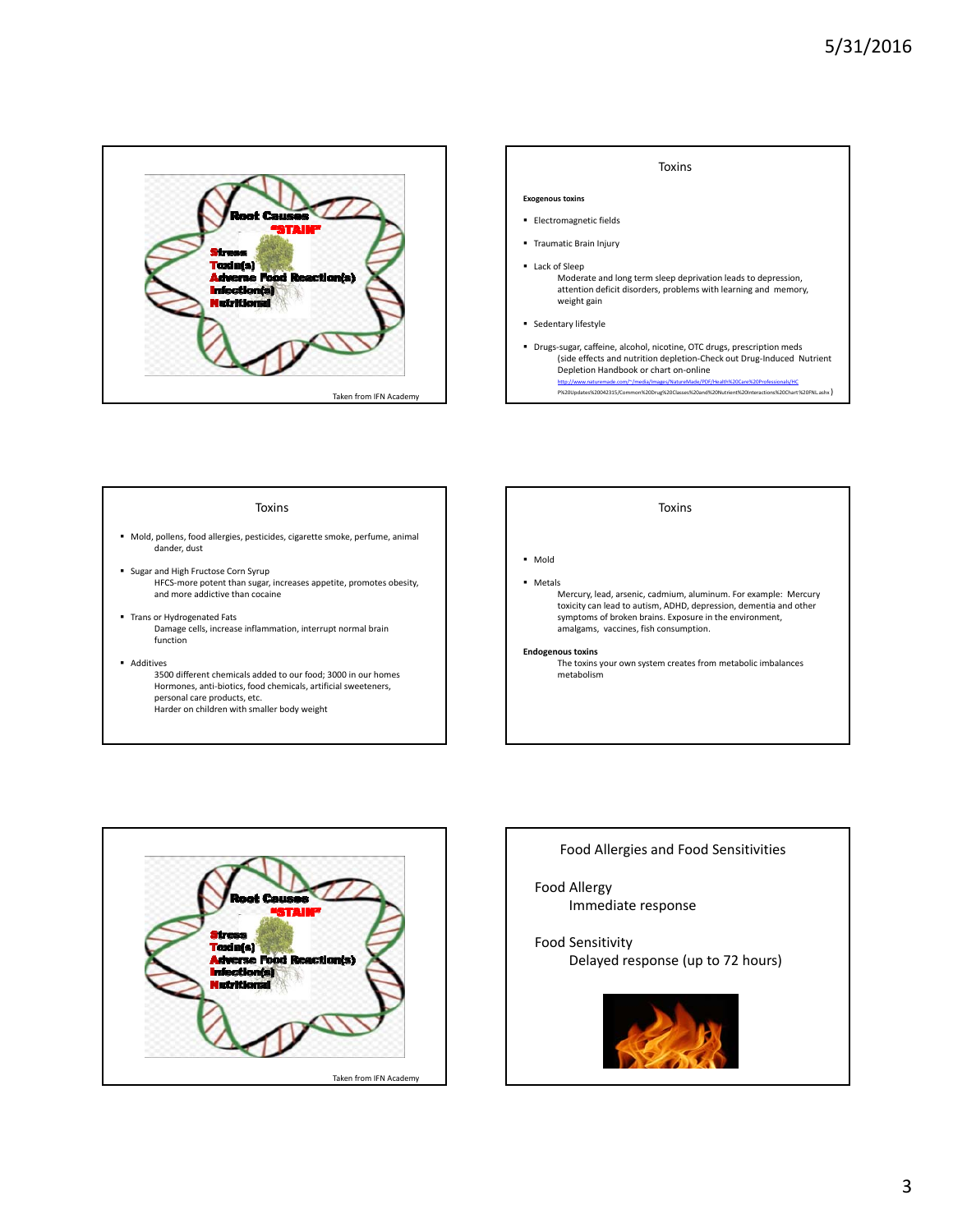







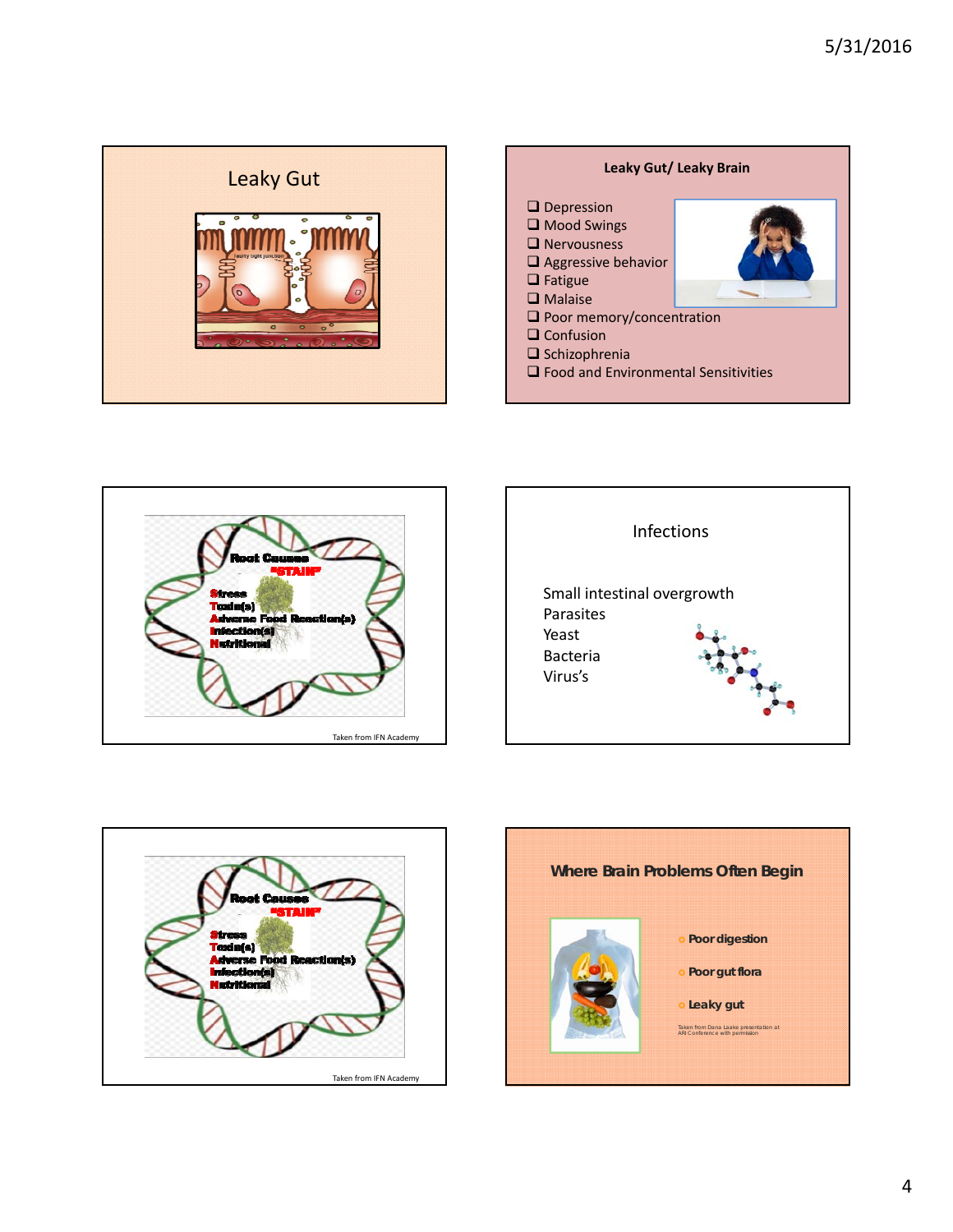# 5/31/2016



# **Facts About the Gut**

- Gut microflora contains potentially beneficial and harmful bacteria
- Microbiota is a unique and vital organ
- Weighs approximately 1.5 pounds
- Metabolic activity rivals the liver
- Is involved in normal central nervous system development

Functional Foods Fact Sheet: Probiotics and Prebiotics (2014), from http://www.foodinsight.org/Functional\_Foods\_Fact\_Sheet\_Probiotics\_and\_Prebiotics

# **Facts About the Gut**

- Helps maintain a healthy intestinal tract
- **Helps the intestine act as an effective barrier**
- Allows nutrients to be absorbed
- **Keeps toxins and pathogens out**

Functional Foods Fact Sheet: Probiotics and Prebiotics (2014), from http://www.foodinsight.org/Functional\_Foods\_Fact\_Sheet\_Probiotics\_and\_Prebiotics

### **Facts About the Gut**

- **Breaks down vitamins**
- Ferments fibers and carbohydrates not digested in the upper GI tract
- Produces fatty acids that are important for supporting a healthy intestinal barrier (particularly in the lower GI tract)
- Inhibits the growth of harmful bacteria
- Healthy intestinal flora is also associated with intestinal (stool) regularity

# The Enteric Nervous System

Has more nerve endings in GI than spine

95% of serotonin is made in your gut

All neurotransmitters are made in your gut

Neurotransmitters rely on protein adequacy and the ability to fully digest proteins

90% of neurons in the vagal nerve go from gut to brain

# The Human Microbiome Project (HMP)

#### Microbiome

The population of microbes that live on and in our body

A two part project run by the National Institute of Heath (NIH)

HMP's earlier phase (FY2008-FY2012) focused on the composition and genetic potential of the microbiomes across five major regions of the body in healthy American adults and people with skin, GI tract or urogenital tract diseases.

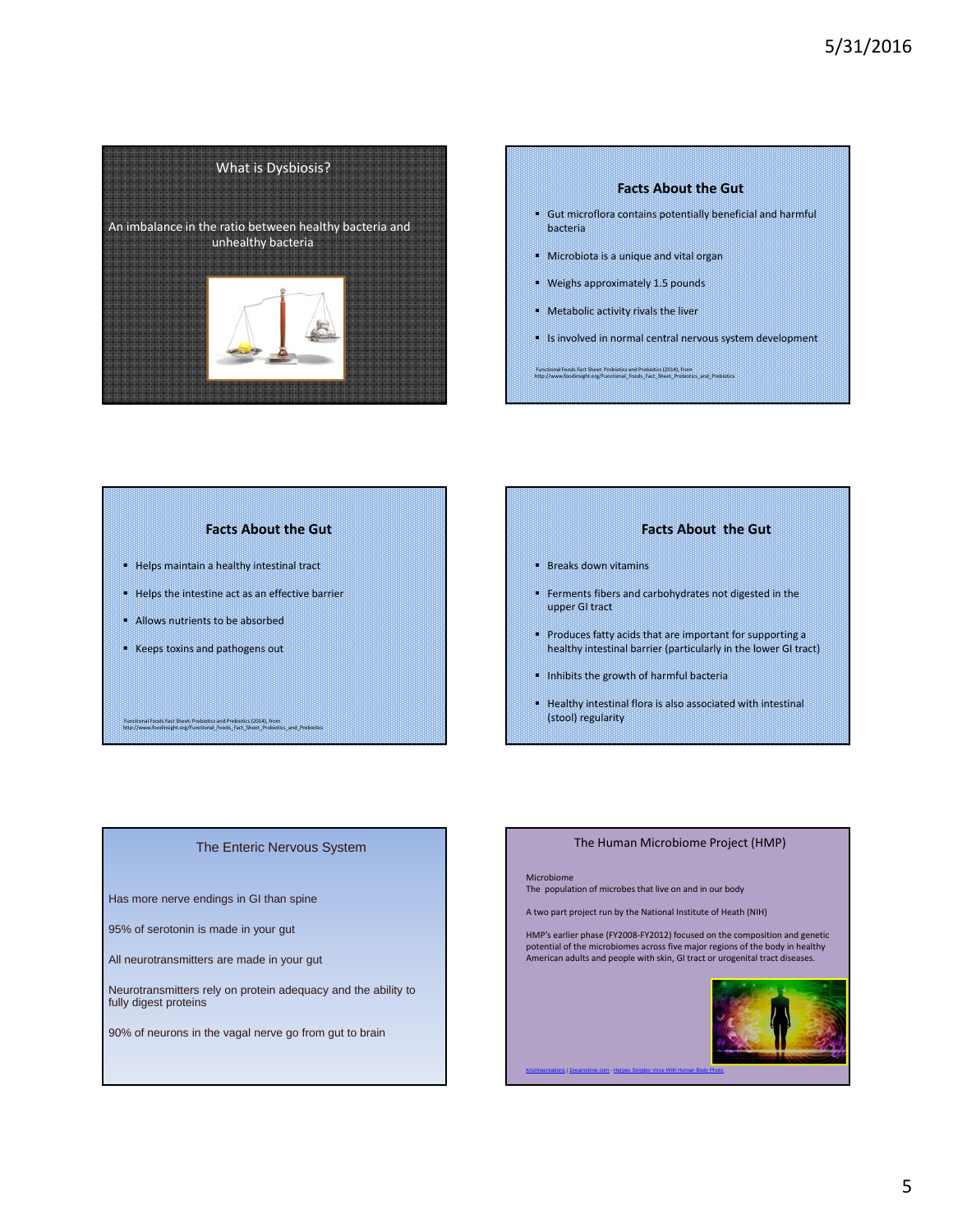# The Human Microbiome Project

The main goal was to determine if the characteristic of microbiomes could be identified for healthy people and for those with specific diseases.

150 healthy people from Houston 150 healthy people from St. Louis Bacteria was taken from 18 sites two to three times over the course of 2 years.



### **The Human Microbiome Project**

Bacteria may be different in the mouth and gut but the communities are predictive of each other

There were strong associations between whether a child had been breastfed, gender, and level of education in several community sites

During the time they took samples, the oral samples were least stable, gut and vagina most stable

**The Human Microbiome Project**

Your bacteria is uniquely yours

It is like a fingerprint

It is impacted by your life history

Interactions with: The environment Diet

Medication



#### **The Human Microbiome Project**

Our results demonstrate that even with the considerable intra- and interpersonal variation in the human microbiome, this variation can be partitioned into community types that are predictive of each other and are probably the result of lifehistory characteristics. Understanding the diversity of community types and the mechanisms that result in an individual having a particular type or changing types, **will allow us to use their community types to assess disease risk and to personalize therapies.**

Ding, T. S., P. . (2014 ). Dynamics and associations of microbial community types across the human body. *Nature*(15), 357-360. doi:<br>doi:10.1038/nature1317

#### **The Human Microbiome Project**

The current phase of HMP (FY2013-FY2015) is studying what the microbiome and the human host are doing and how they respond during three common conditions:

- ❖ Preterm birth
- Inflammatory bowel disease (IBD) onset
- Type 2 diabetes onset

**The goal is to look for characteristic biological signals which might be associated with the onset of these conditions**.

http://commonfund.nih.gov/hmp/index

#### Where do These Bacteria Come From?

Birth Canal

Breast and bottle feeding

General exposure to the environment



Your gut is home to 100 trillion bacterial species

Bacteria outweighs our regular cells 10:1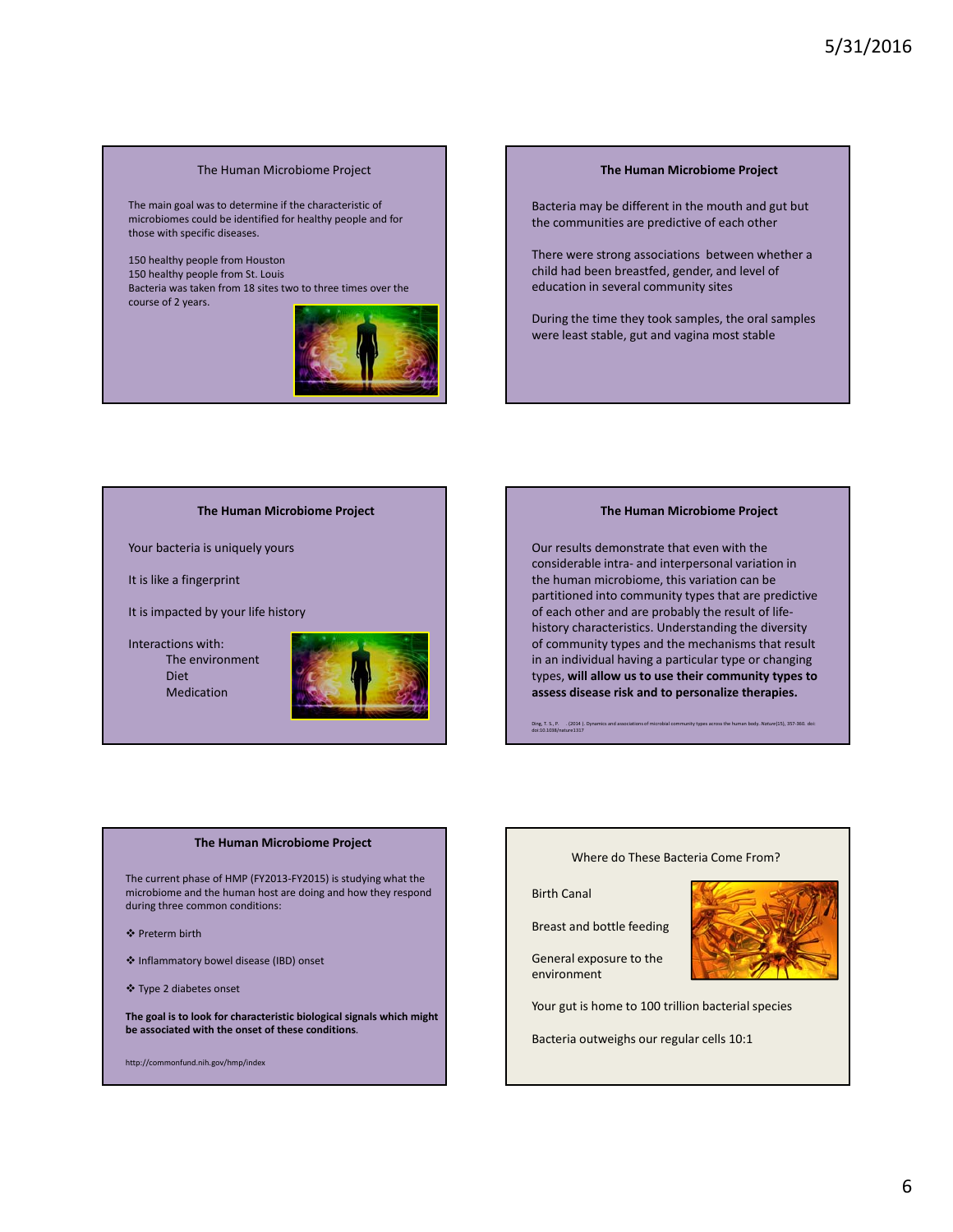

#### **Bifidobacterium Longum**

Researchers found that chronic colitis was associated with anxiety-like behavior in mice.

The anxiety behavior was absent in mice who were vagotomized.

**B. Longum normalized anxiety behavior, however, it's antianxiety effect was absent in mice that were anxious and vagotomized.**

B. Longum also decreased the excitability of the enteric neurons.

Bercik, P., Park, A. J., Sinclair, D., Khoshdel, A., Lu, J., Huang, X., . . . Verdu, E. F. (2011). The anxiolytic effect of Bifidobacterium longum<br>NCC3001 involves vagal pathways for gut-brain communication. *Neurogastroen* 



### **What is a Pre-biotic**

Prebiotics are defined as "nondigestible food ingredients that beneficially affect the host by selectively stimulating the growth of one or a limited number of bacterial species in the colon, such as Bifidobacteria and Lactobacilli, which have the potential to improve host health."

Prebiotics are, simply speaking, the "food" for beneficial bacteria.

Functional Foods Fact Sheet: Probiotics and Prebiotics (2014), from http://www.foodinsight.org/Functional\_Foods\_Fact\_Sheet\_Probiotics\_and\_Prebiotics

#### **What is a Pre-biotic**

Prebiotics include foods, medicines and dietary supplements. Benefits of the regular consumption of prebiotics include:

- $\blacktriangleright$  Enhanced immune function
- $\triangleright$  Improved colonic integrity
- $\triangleright$  Decreased incidence and duration of intestinal infections
- Down-regulated allergic response
- $\triangleright$  Improved digestion and elimination
- $\triangleright$  Improve calcium absorption
- $\triangleright$  Improve mineral absorption

Sharma, S. A., Nidhi; Verma, Preeti. (June 2012). MIRACULOUS HEALTH BENEFITS OF PREBIOTICS. *International Journal of Pharmaceutical Sciences &*<br>Research, 3(6), 1544. IFT. (2013). What are fructooligosaccharides and how do

# **Pre-biotics**

Fructooligosaccharides (FOS)/inulin are considered a soluble fiber and a pre-biotic that support the growth of beneficial microorganisms in the intestinal tract while inhibiting the growth of harmful bacteria. FOS provide nourishment to most types of Beneficial Bacteria (because beneficial bacteria are living organisms they require nutrition like any living organism).

\*\*Some research shows FOS can feed "bad bacteria as well". Try to get FOS from real foods.

Karr, T., PhD. (2015). Probiotics to the Rescue. Retrieved from http://www.nanp.org/news/?p=1282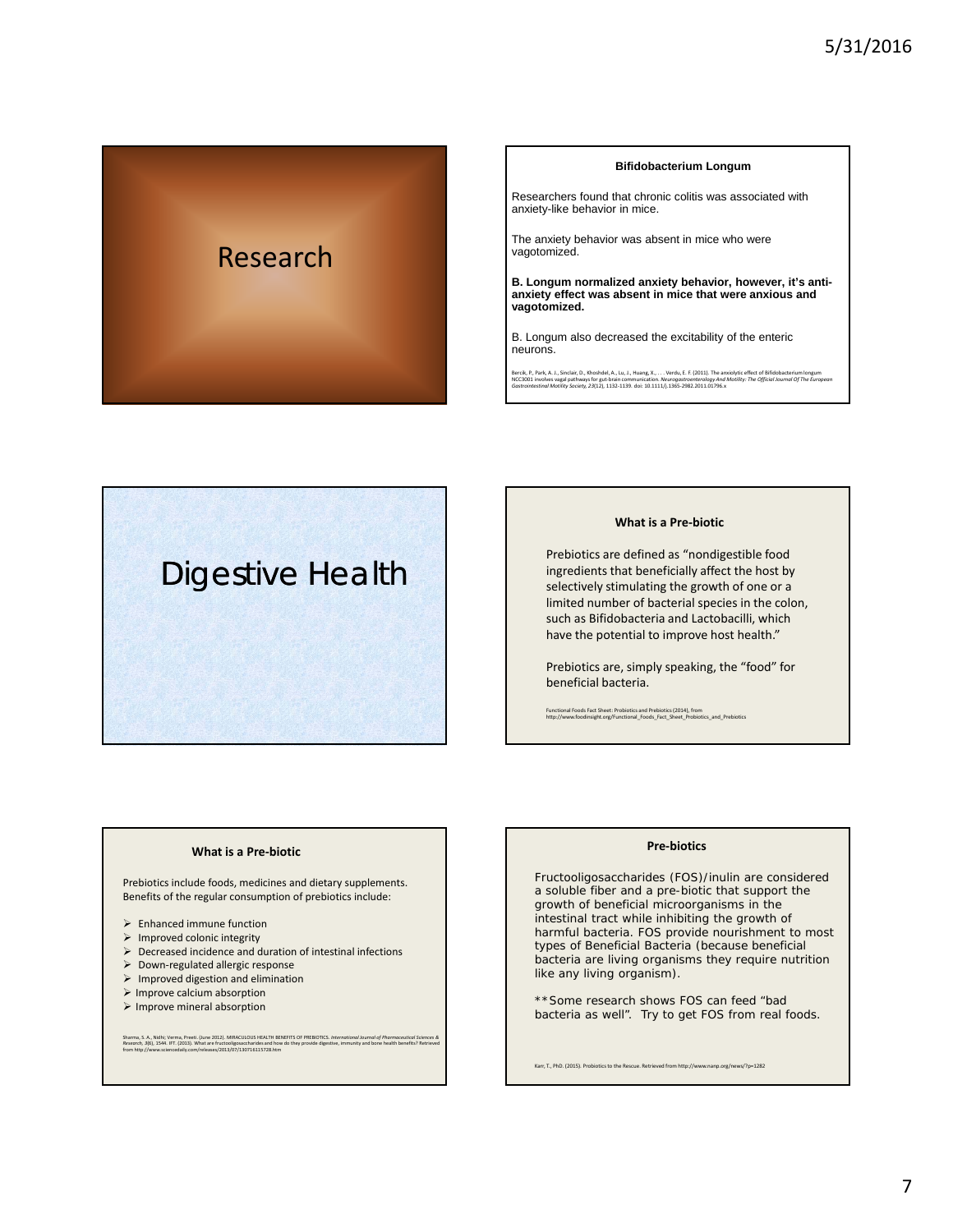# **Pre-biotic Foods**

**Asparagus Jerusalem artichoke Banana**

**Oatmeal Legumes Onions Garlic Honey Jicama Wheat**

**Barley**



# **What is a Probiotic?**

In 2001 at a combined conference of the Food and Agriculture Organization and World Health Organization, the term probiotic was defined as: "**live microorganisms which when administered in adequate amounts confer a health benefit on the host."** At the same meeting, they also determined that certain foods contained probiotics and specific strains were safe for human use . The term probiotic originated from the Greek word meaning "for life".



 $\triangleright$  Produces hydrogen peroxide (which is utilized by the body to "extinguish" neutralized antigen/antibody complexes).





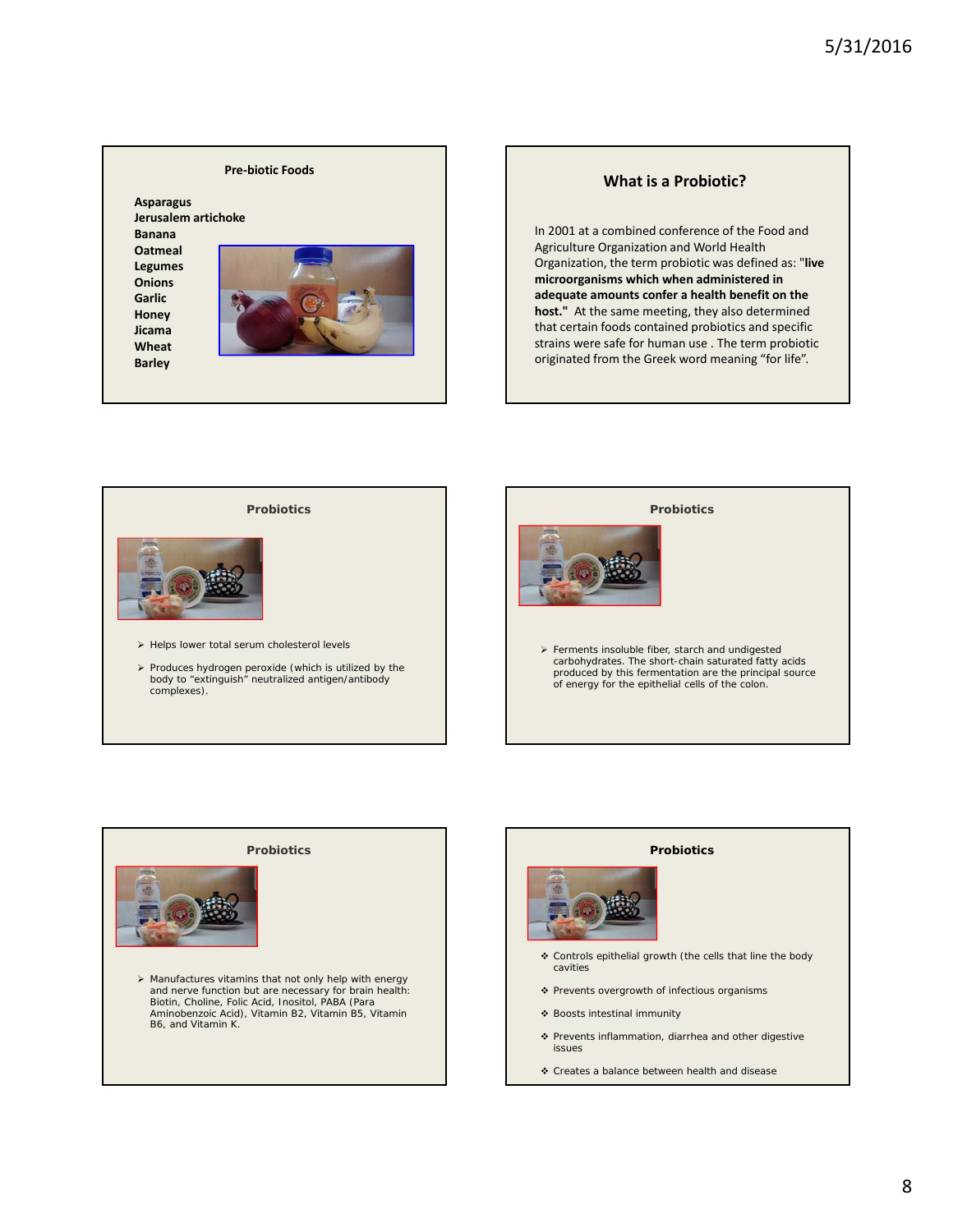

Few studies have been conducted on humans.

There are many questions still to be answered regarding children and adolescents particularly at time of brain development.



Benefits of Probiotics Psychobiotics

Studies point to a connection between the brain and gut through the vagus nerve (Cryan, 2014).

Lactobacillus rhamnous has anti-anxiety affects and works by affecting the GABA receptor sites. In mice studies, when the vagus nerve is cut, administration of this strain has no affect on the receptor site or anxiety (Cryan, 2014).

Some studies are showing certain blends of bacteria can improve depression, anxiety, and how we process emotion (Cryan, 2014)



# **Where do you Find Good Bugs?**



- **Tempeh (fermented tofu, found in refrigerated section)**
- **Grass fed cheeseraw or from Europe**
- **Supplements**

# **Diet that Helps Support the Good Bugs**

- **Restrict refined carbohydrates**
- White flour and white sugar
- $\triangleright$  Increase complex carbohydrates **Fresh vegetables and fruit**
- Fat should be 25-35% of one's diet
	- Healthy fats i.e. nuts, seeds, avocado, coconut oil, olives, olive oil

# **Probiotic Resource**

The Probiotic Advisor https://www.probioticadvisor.com/

- **Information on probiotics**
- Which strains will help with what illness/disease
- One free day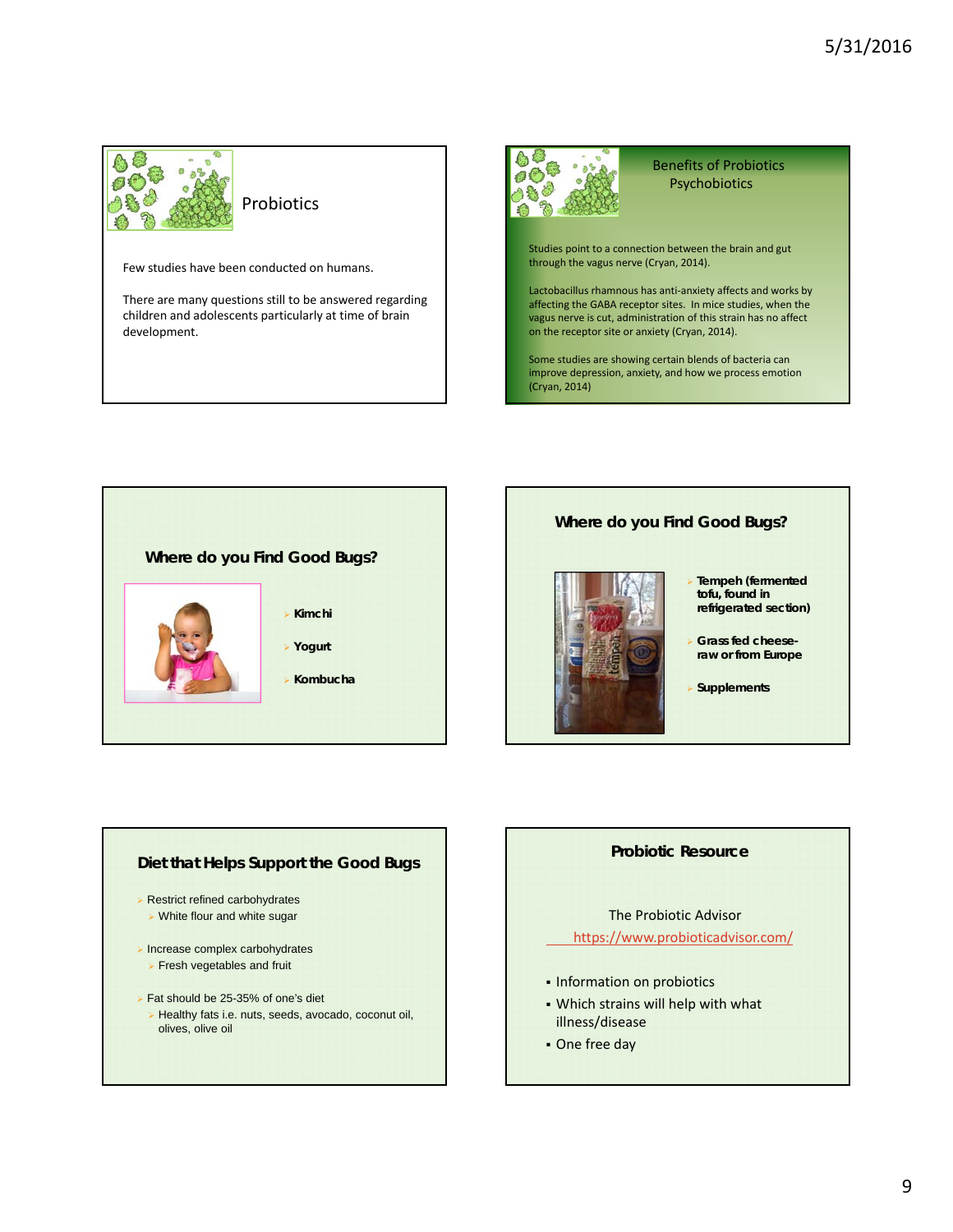





supplying brain with fuel





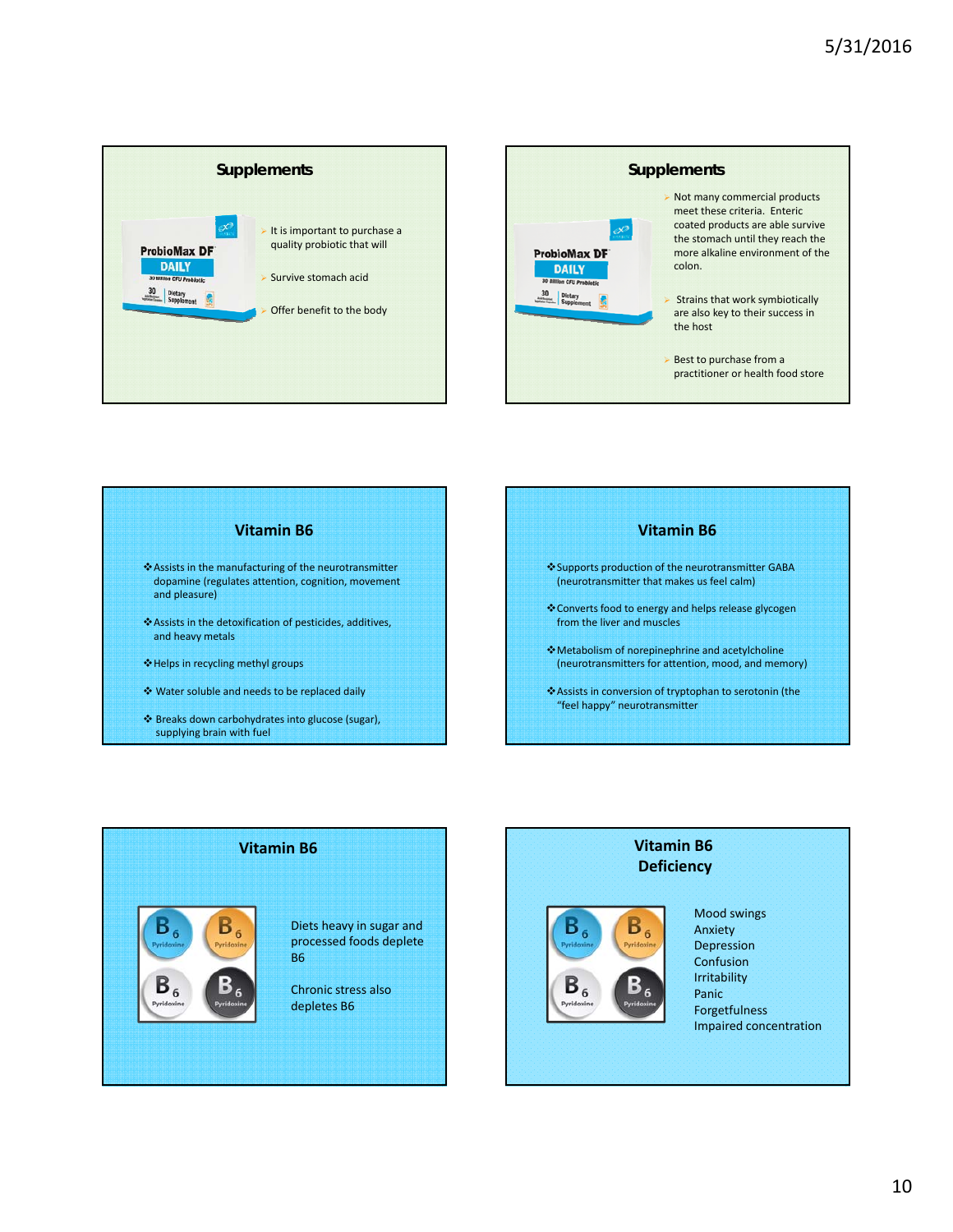



# **Signs of Magnesium Deficiency**



# Nausea Seizures<br>
Vomiting Personal Weakness<br>Numbness

Loss of appetite Apathy Vomiting Personality change<br>
Personality change<br>
Fatigue Abnormal heart rhy Abnormal heart rhythm<br>Headaches Numbness Restlessness<br>Tingling Headaches Headaches Muscle cramps Irritability Apprehension Decreased learning ability<br>
Confusion Poor memory Poor memory

Haas, E., M.D.; Levin, B. PhD.; R.D. (2006). *Staying Healthy With Nutrition*: Celestial Arts.; USA.gov, 2013

# Research Study

### **Purpose of the Study**

The purpose of this study was to explore the effects of adaptogens given to children with ADHD and comorbid disorders thereby improving their dysfunctional cortisol levels and therefore positively affecting the child's circadian rhythm and ability to manage stress throughout the day.

# **Hypothesis**

Children given nutraceuticals, selected to impact the HPA axis, will experience an improvement in their circadian rhythms, neurocognitive functioning, and selfmanagement as reflected in cortisol tests, neurocognitive testing and parent rating scores on behavior.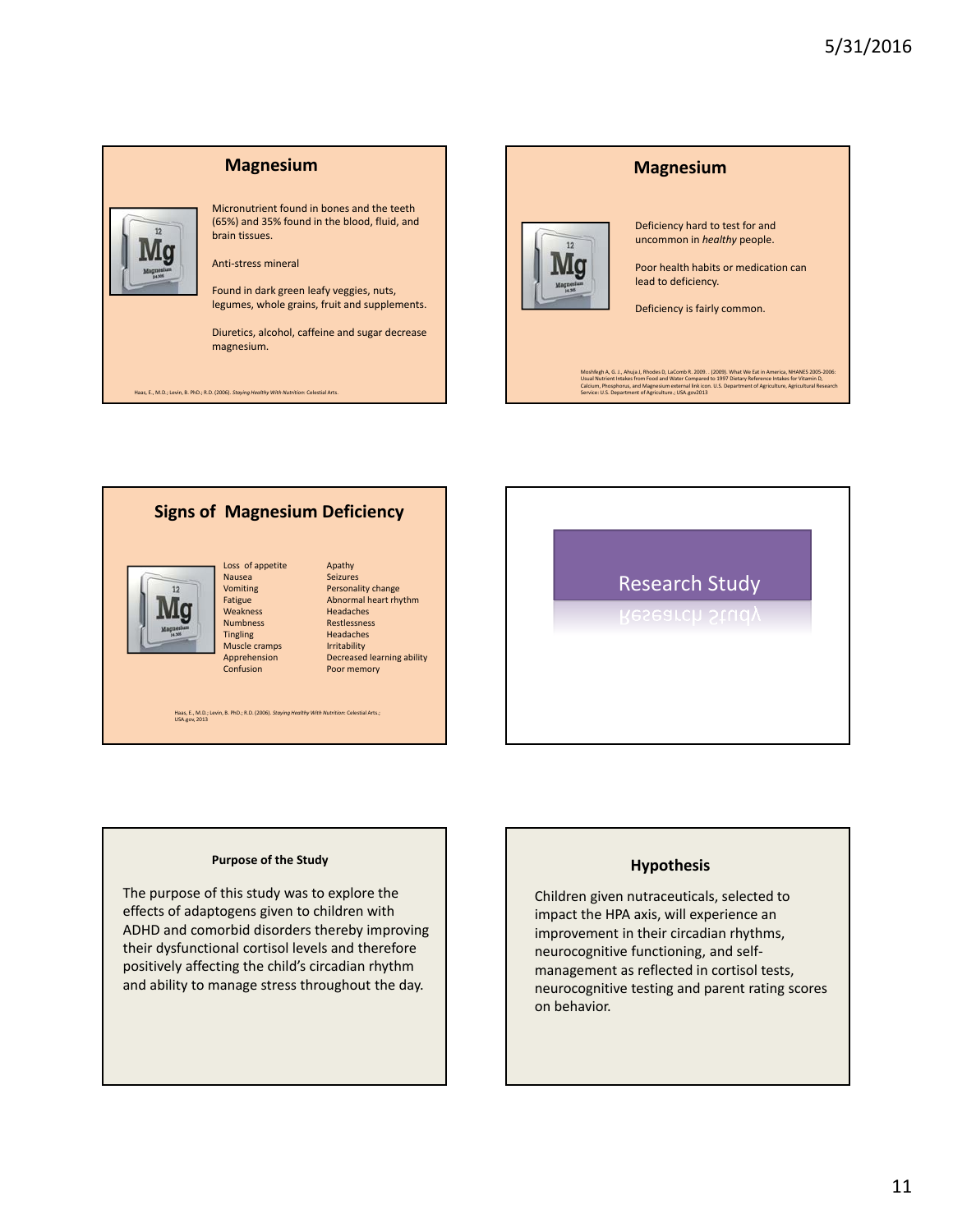#### **Hypothalamus-Pituitary-Adrenal Axis (HPA)**

One of the principal stress response and regulation systems affecting children's social, emotional, and behavioral adjustment

A primary end-product of HPA axis activity is the production of glucocorticoid cortisol

The HPA axis follows a diurnal rhythm, producing varying levels of circulating cortisol over a 24 hour cycle

The HPA axis also produces acute elevations in response to stressful events

Hastings, P. D., Ruttle, P. L., Serbin, L. A., Mills, R. S. L., Stack, D. M., & Schwartzman, A. E. (2011). Adrenocortical responses to<br>strangers in preschoolers: relations with parenting, temperament, and psychopathology.

### **Hypothalamus-Pituitary-Adrenal Axis Adrenal Fatigue**

"Hypoadrenia or hypocorticalism " describes a maladaptive state in which cortisol production is significantly diminished in response to chronic stress"

Edwards, L. D., Heyman, A. H., & Swidan, S. (2011). Hypocortisolism: An Evidence-based Review. *Integrative Medicine: A Clinician's Journal, 10*(4), 30-37.

# **Protocol**

 $\triangleright$  Criteria was established by an initial phone consult

- Children discontinued all supplements for two week washout period. Children were permitted to remain on prescription medication.
- The researcher met with the parent and child and administered The CNSVS, The Vanderbilt ADHD Diagnostic Parent Rating Scale, and the Pediatric Symptom Checklist.

# **Protocol**

- The researcher explained the supplement protocol and gave each parent 90 days of supplements and two cortisol testing kits.
- Families set up separate appointments at Dr. David Cantor's office for brain mapping and The IVA+ testing.
- The researcher checked in with families via email on a monthly basis.
- Families repeated testing after the 90 days of supplementation was completed.



# **Results CNSVS** There were no significant changes found in any participants in the CNSVS testing **IVA+ Plus** There were no significant changes found in any participants in the IVA+Plus testing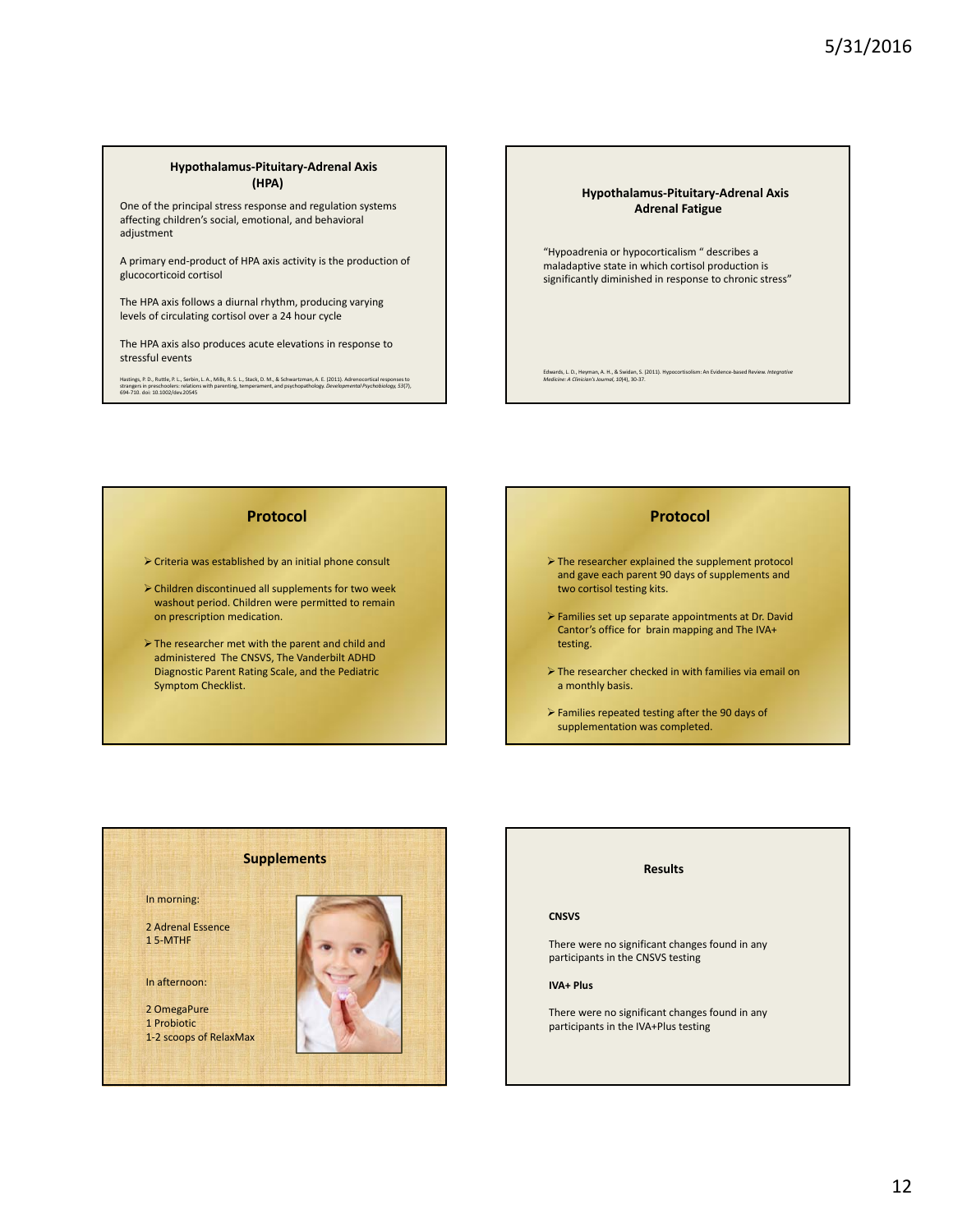

| Variable              | p<0.05 |
|-----------------------|--------|
| <b>Attention</b>      | 0.012  |
| Anxiety/Depression    | 0.164  |
| Conduct               | 0.071  |
| <b>Total Symptoms</b> | 0.004  |







| <b>ADHD Types</b>           |          |  |
|-----------------------------|----------|--|
| <b>Variable</b>             | p<0.05   |  |
| Inattentive                 | 0.011    |  |
| <b>Oppositional Defiant</b> | 0.09     |  |
| Anxiety/Depression          | 0.014    |  |
| Hyperactivity/Impulsivity   | 0.019    |  |
| Conduct                     | 0.443    |  |
| Performance                 | 0.269    |  |
| <b>Average Performance</b>  | $0.052*$ |  |
| <b>Total Symptoms</b>       | 0.01     |  |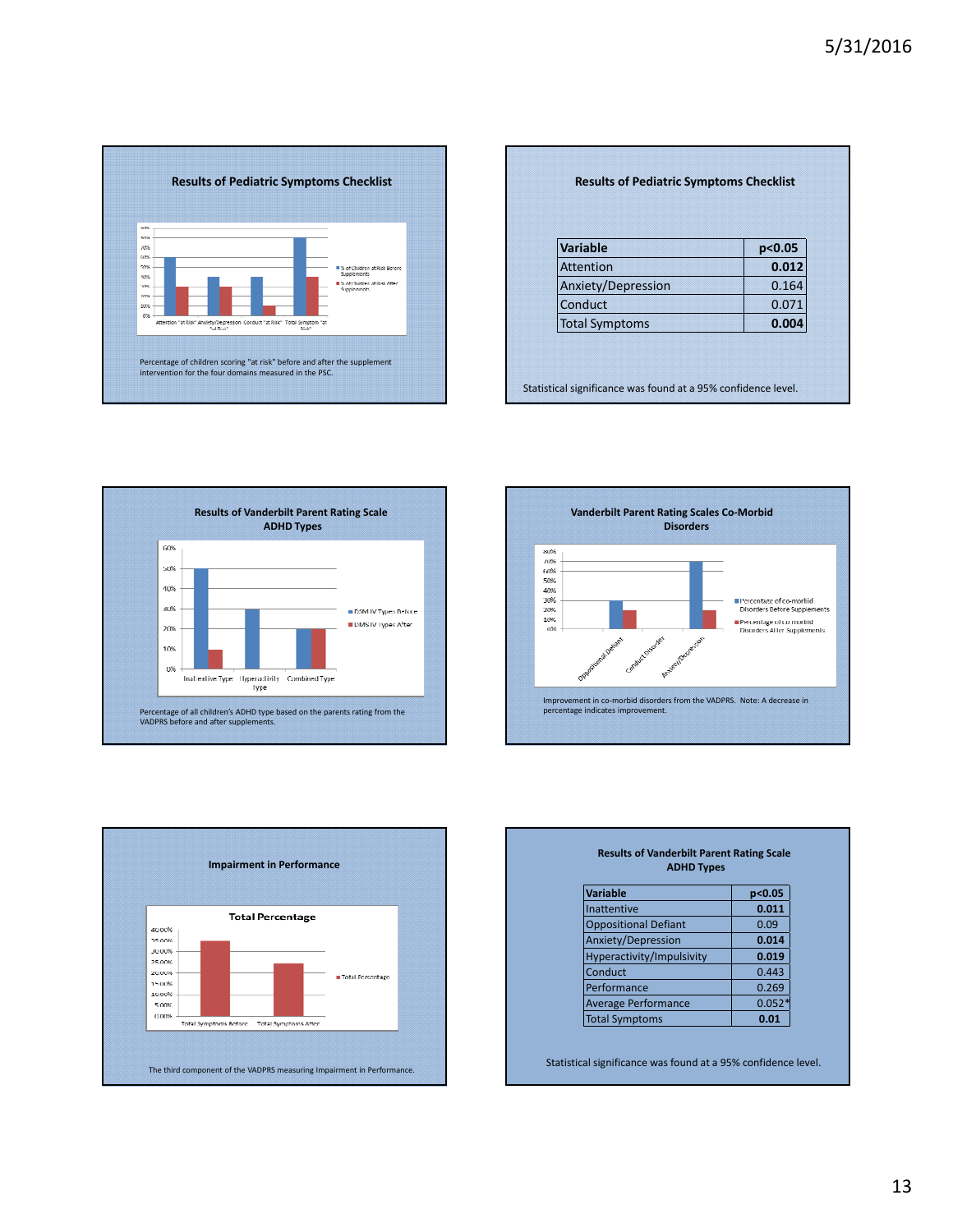| <b>TEST</b>                                              | <b>Significant Changes</b>                                                                                                |
|----------------------------------------------------------|---------------------------------------------------------------------------------------------------------------------------|
| <b>Pediatric Symptom Checklist</b>                       | <b>Attention</b><br><b>Total Symptoms</b>                                                                                 |
| Vanderbilt ADHD Diagnostic<br><b>Parent Rating Scale</b> | <b>Inattentiveness</b><br>Hyperactivity/Impulsivity<br>Anxiety/Depression<br><b>Total Symptom</b><br>*Average Performance |





**Two children's parents reported a reduction in tics**.

Seven parents continue to purchase the supplements.

One child did have a very negative experience and became violent on the supplements. As soon as the child was taken off the supplements, his behavior returned to normal.

#### **Conclusion**

The results of this pilot study suggest that supporting a child diagnosed with ADHD and co-morbid disorders with a supplement protocol may improve multiple hyperactivity/impulsivity, anxiety/depression and total symptoms as reported by results of the Vanderbilt ADHD Parent Rating Scale and Pediatric Symptom Checklist. Brain mapping also indicated positive trends. If the children had been followed up at three and six months, perhaps greater improvements would have also been realized in the neurocognitive testing.

#### **Implications**

Appropriate supplementation can alleviate many symptoms typically treated by medication and other therapies allowing children to self-regulate. Medication doses may be smaller and children would suffer from less side effects. Self-esteem and social skills may improve.

Parents ability to take care of their children and lessen overall family stress could be greatly enhanced with supplementation.

Clinicians and other professionals would be much more effective in diagnosing what behaviors need to be treated if the nutritional needs of the child were met first.



# Thank You